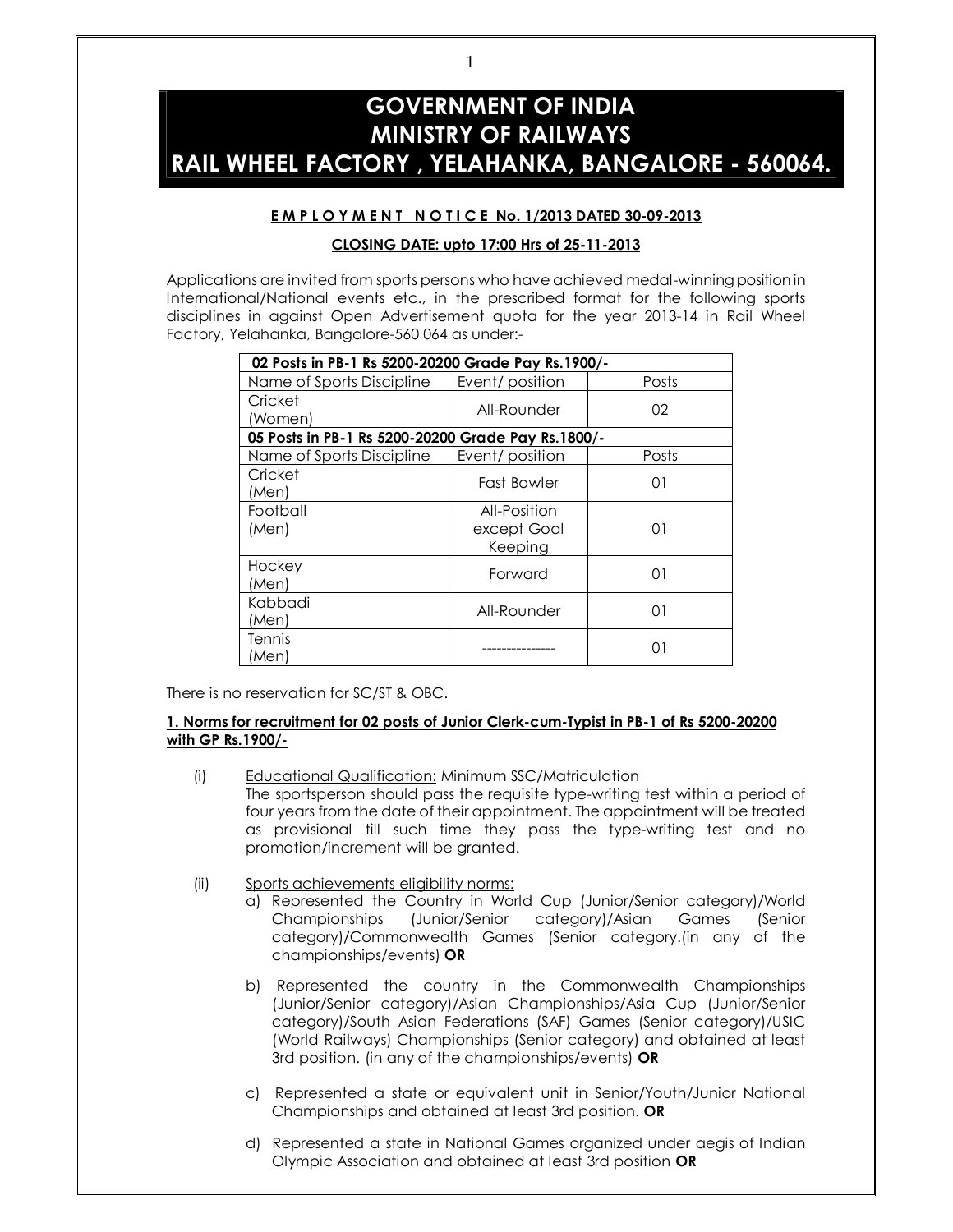- e) Represented a university in All India Inter University Championship organized under the aegis of Association of Indian Universities and obtained at least 3rd position **OR**
- f) Represented a state or equivalent unit in Federation Cup Championships (Senior category) and obtained 1st position.

# **1.1 Norms for recruitment for 05 posts of Helpers and other erstwhile Group 'D'categories in PB-1 of Rs 5200-20200 with GP Rs.1800/-**

(i) Educational Qualification: Pass in Xth std. or ITI in relevant trade or its equivalent.

As a special case, outstanding sports persons who are class-8 passed will be considered for recruitment in (-)1S Pay Band Rs. 4440-7440 without any Grade pay. Such sports persons will be given the regular pay band of PB-1 of Rs. 5200-20200 along with Grade Pay of Rs. 1800 only on acquiring the minimum educational qualification under the recruitment rules or passing the requisite training test. Sportspersons having sports norms for recruitment in Grade Pay Rs.1900 or above shall only be considered as "OUTSTANDING" as per Railway Board's policy.

- (ii) Sports achievements eligibility norms:
	- a) Represented the Country in the Commonwealth Championships (Junior/Senior category)/Asian Championships/Asia Cup (Junior/Senior category)/South Asian Federations (SAF) Games (Senior category)/USIC (World Railways) Championships (Senior category). (in any of the championships/events) **OR**
	- b) Represented a state or equivalent in Federation Cup Championships (Senior category) and obtained at least 3rd position **OR**
	- c) Represented a State or equivalent Unit, except in Marathon and Cross Country, in Senior/Youth/Junior National Championships **OR**
	- d) Represented a unit/district of the state in Senior State Championships for all Units and Districts of the State and obtained at least 3rd position.

#### **1.2 Additional acceptable sports achievements eligibility norms for certain disciplines:-**

- *(a) In Cricket (Women) at International level, representation of Main Indian Seniors Team in a Test Match or in a Limited Overs One Day International Match or in a Twenty-20 Overs Match., shall also be considered for recruitment against the posts having Grade Pay of Rs. 1900 in Pay Band-1 of Rs. 5200-20200.*
- *(b) In Cricket at National level, following sports achievements in 4 Days/ One Day Limited Overs/ Twenty-20 Overs Men/Women Cricket Championships (except Vizzy Trophy); organized under the aegis of BCCI; will also be considered for recruitment against the posts having Grade Pay Rs. 1800 or Rs. 1900 in Pay Band-1 of Rs. 5200- 20200:-*

| <b>SI</b> | Details of                    | Category          |                                 | Minimum Sports Achievement for |
|-----------|-------------------------------|-------------------|---------------------------------|--------------------------------|
| No        | Championships                 |                   | <b>Recruitment in Grade Pay</b> |                                |
|           |                               |                   | Rs. 1900/-                      | Rs. 1800/-                     |
| (i)       | All India Inter State Elite & | Senior/ Youth     | Semi-finalists of               | Participation in               |
|           | <b>Plate Group</b>            | (U-22/ Junior (U- | Elite Group                     | <b>Elite or Plate</b>          |
|           | Championships                 | 191               | Championships                   | Group                          |
|           |                               |                   |                                 | Championships                  |
| (ii)      | All India Inter State         | Senior/ Junior    | Semi-finalists of               | Participation in               |
|           | Championships                 | $(U-19)$          | All India Knock-                | any stage                      |
|           |                               |                   | out stage                       |                                |
| (iii)     | All India Inter Zonal         | Senior/ Junior    | Finalist                        | Participation                  |
|           | Championships                 | (U-19)            |                                 |                                |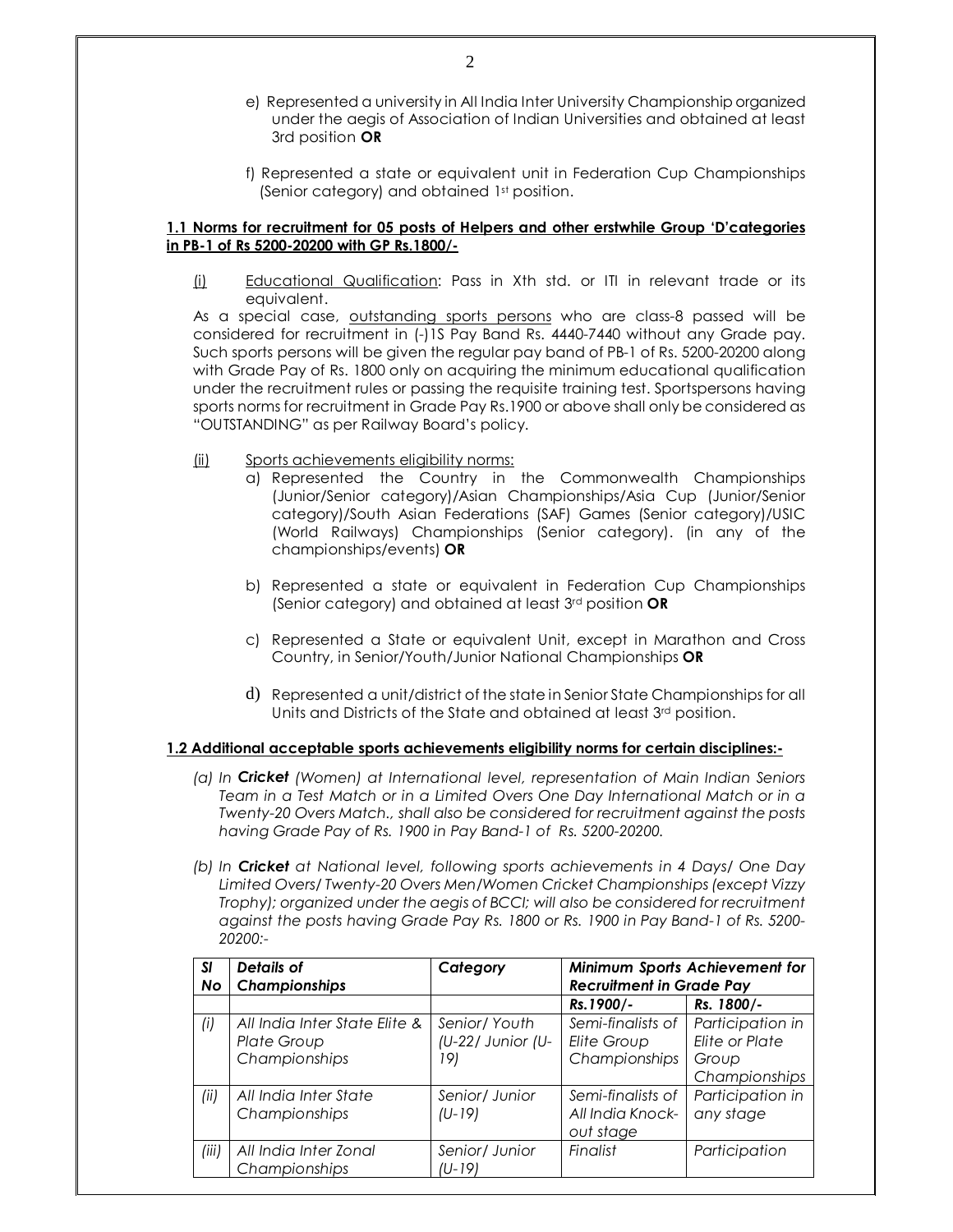- *(c) In Hockey, participation in the International tournaments of four or more nations, will also be considered for recruitment against the posts having Grade Pay Rs. 1800 in Pay Band-1 of Rs. 5200-20200.*
- *(d) In Tennis, sportsperson will also be considered for recruitment on the basis of their current Annual All India Rankings; in Pay Band Rs 5200-20200 with Grade Pay Rs 1800/-, as per following criteria:-*

| <b>Minimum Sports Norms for Recruitment</b> |         |                                              |  |
|---------------------------------------------|---------|----------------------------------------------|--|
| <b>Age Category</b>                         | Event   | India<br>Current<br>Annual<br>All<br>Ranking |  |
| Seniors                                     | Singles | Upto 16 <sup>th</sup> Position               |  |
|                                             | Doubles | Upto 6th Position                            |  |
| Youth                                       | Singles | Upto 8 <sup>th</sup> Position                |  |
| <b>Juniors</b>                              | Singles | Upto 8 <sup>th</sup> Position                |  |

*Only the current Annual All India Ranking shall be considered for these purposes. Ranking in Mixed-Doubles shall not be considered.*

- *(e) All the recruitments will be at the minimum of the scale of pay.*
- *(f) All the championships mentioned above should be conducted under the aegis of recognized International/National/State Sports Federations and also recognized by the Railway Sports Promotion Board.*
- *(g) For recruitment of sports persons, on the basis of sports achievements in Junior National Championships, the age groups as mentioned below shall only be considered: -*

| <b>SI</b><br><b>No</b> | <b>Discipline</b> | Category | <b>Details</b><br>of<br>Championship | <b>National</b><br>Recognized<br>Junior          |
|------------------------|-------------------|----------|--------------------------------------|--------------------------------------------------|
|                        |                   |          | Age group                            | Name of championship                             |
| 01                     | Cricket           | Men      | Under-22                             | Col. C.K. Nayudu Trophy                          |
|                        |                   |          |                                      | (Inter State Championship)                       |
|                        |                   |          | Under-19                             | Cooach Behar Trophy                              |
|                        |                   |          |                                      | (Inter-State Championship)                       |
|                        |                   |          | Under-19                             | Vinoo Mankad Trophy                              |
|                        |                   |          |                                      | (One Day Limited Overs Inter State               |
|                        |                   |          |                                      | Championship)                                    |
|                        |                   |          | Under-19                             | Vijay Hazare Trophy                              |
|                        |                   |          |                                      | (One Day Limited Overs All India                 |
|                        |                   |          |                                      | Inter Zonal Championship)                        |
|                        |                   |          | Under-19                             | Inter State All India Knock Out /                |
|                        |                   |          |                                      | Inter State Zonal Tournament (One                |
|                        |                   | Women    | Under- $19$                          | Day Limited Overs Championship)                  |
|                        |                   |          |                                      | All India Inter Zonal Tournament                 |
|                        |                   |          |                                      | (One<br>Limited<br>Day<br>Overs<br>Championship) |
| 02                     | Football          | Men      | Under-19                             | National<br>Football<br>Junior                   |
|                        |                   |          |                                      | Championship for B.C. Roy Trophy                 |
| 03                     | Hockey            | Men      | Under-21                             | Junior (Under-21) National Hockey                |
|                        |                   |          |                                      | Championship.                                    |
| 04                     | Kabaddi           | Men      | Under-19                             | National<br>Junior<br>Kabaddi                    |
|                        |                   |          |                                      | Championship                                     |
| 05                     | Tennis            | Men      | Under-18                             | National<br><b>DSCL</b><br>Tennis                |
|                        |                   |          |                                      | Championship (for all age groups)                |
|                        |                   |          | Under-18                             | Adidas<br>Junior National<br>Tennis              |
|                        |                   |          |                                      | Championship (for U-18 and below                 |
|                        |                   |          |                                      | age groups)                                      |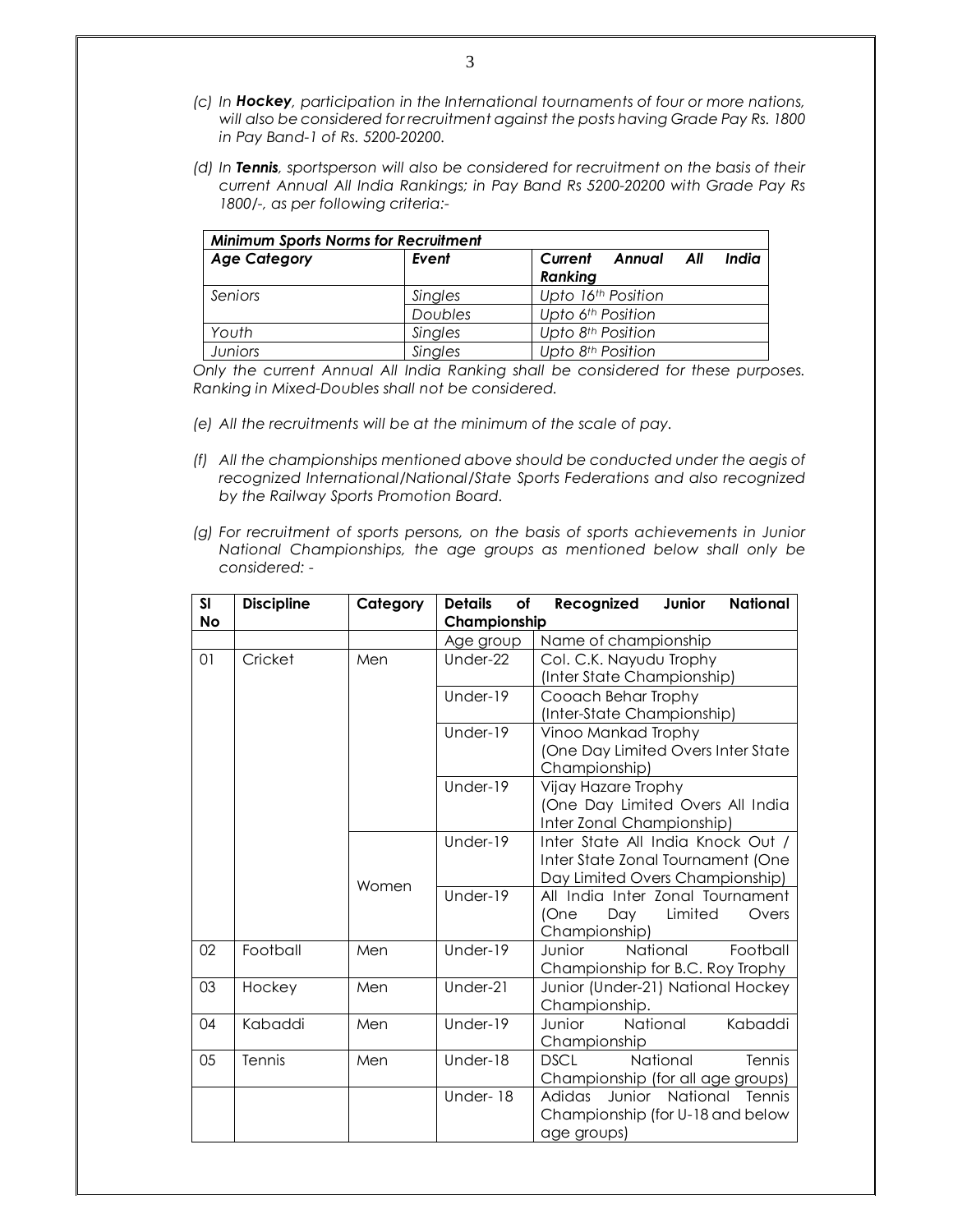In team sports, only sportspersons who have actually played the sport in field shall only be eligible. Therefore, a sportsperson who represents as member of a team in any recognized sports event/championship but has actually not played in the field shall not be considered for recruitment against sports quota. Accordingly, candidate will have to produce a certificate showing that he/she has actually been a playing member.

A sportsperson can be considered for recruitment only for event/position/game advertised in which he/she has recognized sports norms.

# **2. Period of reckoning Sports Achievements:-**

The recognised sports achievement should be in the current and/or immediate previous two financial years and sports persons must be an active player. The sports achievements in recognised championships/events on or after **01/04/2011** will only be considered for appointment. For this purpose, concluding day of the championship/event will be taken into account.

# **3. Age limit:-**

The age limit for recruitment shall be 18-25 years as on 01.01.2014 and no age relaxation (upper/lower) is permissible.

# **4. Processing Fee:-**

A crossed Indian Postal Order for Rs. 40/- (Rupees Forty only) towards Processing Fee drawn in favour of Assistant Chief Cashier, Rail Wheel Factory, Yelahanka, Bangalore-560 064, payable at Bangalore should be enclosed which is non refundable. Postal orders issued before the date of issue of employment notice will not be accepted and such application form will be rejected and amount forfeited.

#### **5. Exemption from Examination Fees:-**

SC/ST, Women, Minorities (Muslims, Christians, Sikhs, Buddhists, Zorastrians {Parsis}) and economically backward classes are exempted from examination fee. Economically Backward classes mean the candidates whose family income is less than Rs.50,000/- per annum.

The following are authorities competent to issue income certificates as given Annexure "A" for the purpose of identifying Economically Backward classes.

- $\triangleright$  District Magistrate or any other Revenue Officer upto the level of Tehsildar.
- > Sitting Member of Parliament of Lok Sabha for persons of their own constituency.
- $\triangleright$  Below Poverty Line (BPL) Card or any other certificate issued by Central Government under a recognized poverty alleviation programme of Izzat MST issued by Railways.
- $\triangleright$  Union Minister may also recommend for any persons from anywhere in the country.
- $\triangleright$  Sitting Member of Parliament of Rajya Sabha for persons of the district in which these MPs normally reside.

#### **6. Medical Standards:-**

The sportsperson should fulfil the minimum medical norms for the post for which he/she is being appointed i.e medical fitness in class CEE-ONE.

#### **7. How to apply:-**

The application complete in all respects as per format given along with enclosures with two recent passport size photographs, one affixed at the top of the application on right side and one attached to the application with proof of date of birth certificate, educational qualification and achievements in sports events duly attested by a Gazetted Officer should be sent by post addressed to Chief Personnel Officer, Rail Wheel Factory, Yelahanka, Bangalore-560 064, so as to reach him or or before closing date. Applications received after closing date will not be considered under any circumstances. The envelope should be super scribed as:-

**" APPLICATION FOR RECRUITMENT AGAINST SPORTS QUOTA FOR THE YEAR 2013-14 IN RWF "**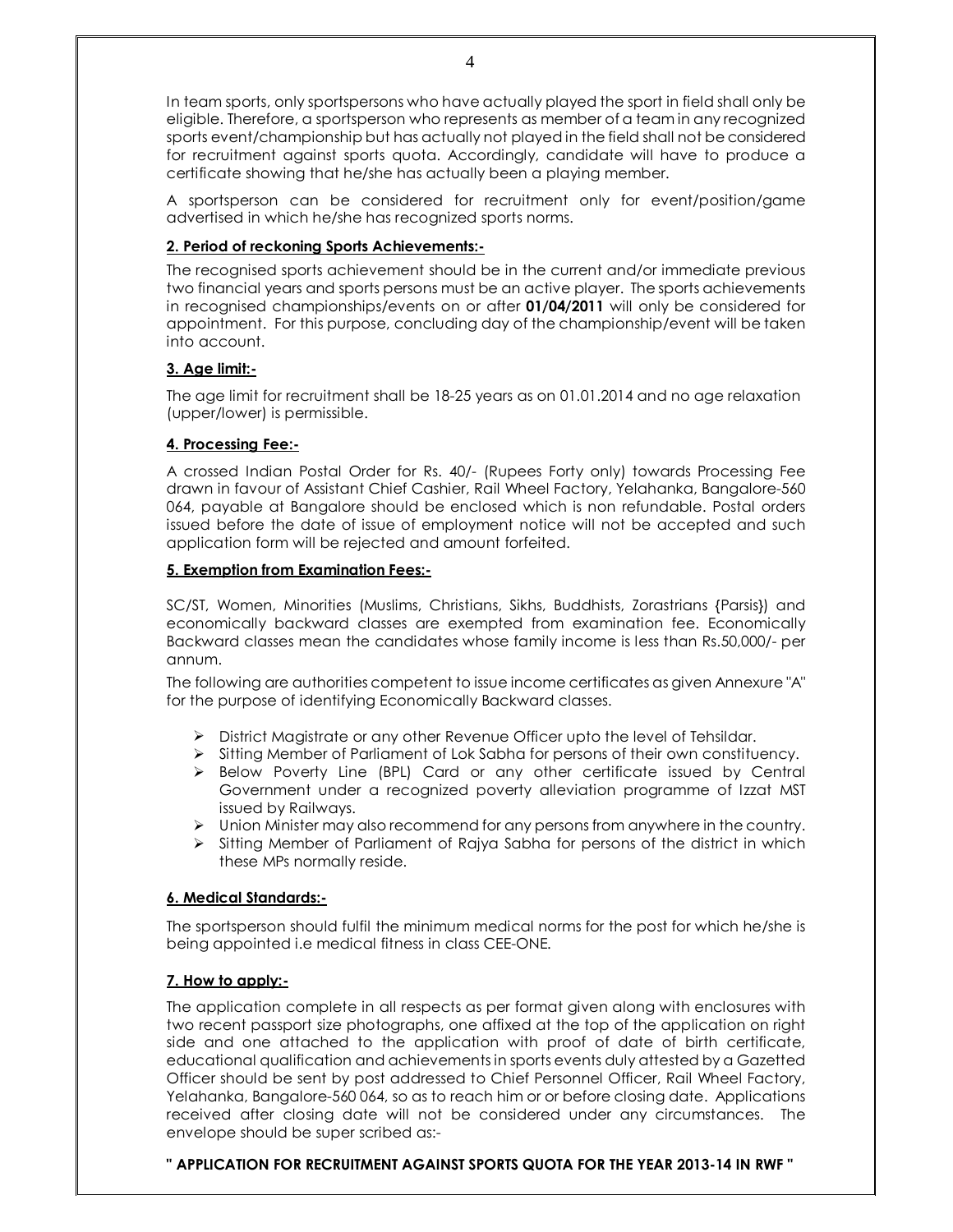Last date of receipt of application is 25-11-2013 upto 17:00 Hrs. After this, no application will be accepted. Rail Wheel Factory will not be responsible for any postal delay. Applications should be sent by ordinary post only in a closed envelope or to be dropped in the box provided for the purpose in the Personnel department. No acknowledgement at the counter will be given. Application sent by courier/by Reg. A/D or Registered post will not be accepted. Application should be made either in Hindi or English and applications which are not as per the Annexure "B" will be summarily rejected.

# **8. Enclosures:-**

The following enclosures should be firmly attached along with completed application form:-

- (a) Attested copy of Certificate in proof of academic qualification.
- (b) Attested copy of Certificate in proof of age.
- (c) Attested copy of Certificates in proof of sports qualification/activities.
- (d) Attested copy of latest community certificate issued by the competent authority if he belongs to SC/ST/OBC.
- (e) Crossed Indian postal order (s).
- (f) Extra passport size photograph.

# **9. Selection Procedure:-**

All eligible candidates will be called for trials to assess their sports performance and suitability for Railway/Unit team as well as Indian Railways team. After trial only the **FIT** candidates will be considered for the next stage i.e interview stage by the Recruitment Committee. Candidates declared **NOT FIT** by the trial committee will not be assessed further by the recruitment committee.

The decision of Rail Wheel Factory Sports Association in all matters relating to eligibility, acceptance or rejection of applications, mode of selection etc., will be final and binding on the candidates. No enquiry or correspondence will be entertained in this connection. Selected candidates are required to serve anywhere under this Administration. They should serve the Railway Administration honestly, efficiently and diligently by not only discharging the official duties entrusted to them but also by participating in all the sports activities, for which he/she has been appointed whenever called upon to do so by the Administration and that he/she shall not participate in sports activities other than those of the Railways without prior sanction of the Railway Administration.

The candidates selected should serve the Railways for a minimum period of 5 (five) years from the date of appointment and an agreement/Indemnity bond on the stamp paper to this effect should be executed by them at the time of their appointment.

#### **10. General Conditions:-**

- i. The number of vacancies given above is only provisional and is liable to vary at the time of final selection. In case, the vacancy position for the above category is reduced to any number or even NIL, Rail Wheel Factory, Yelahanka, Bangalore, will not be liable to compensate the applicant for any consequential damage/loss and or refund of the Processing Fee.
- ii. Certificates in original should not be sent along with the application. They should be produced as required later.
- iii. If any of the enclosures are sent separately or subsequent to the receipt of application or the enclosures are not firmly stitched to the application, the application will be rejected.
- iv. Candidates trying to use influence or unfair means would be disqualified from selection.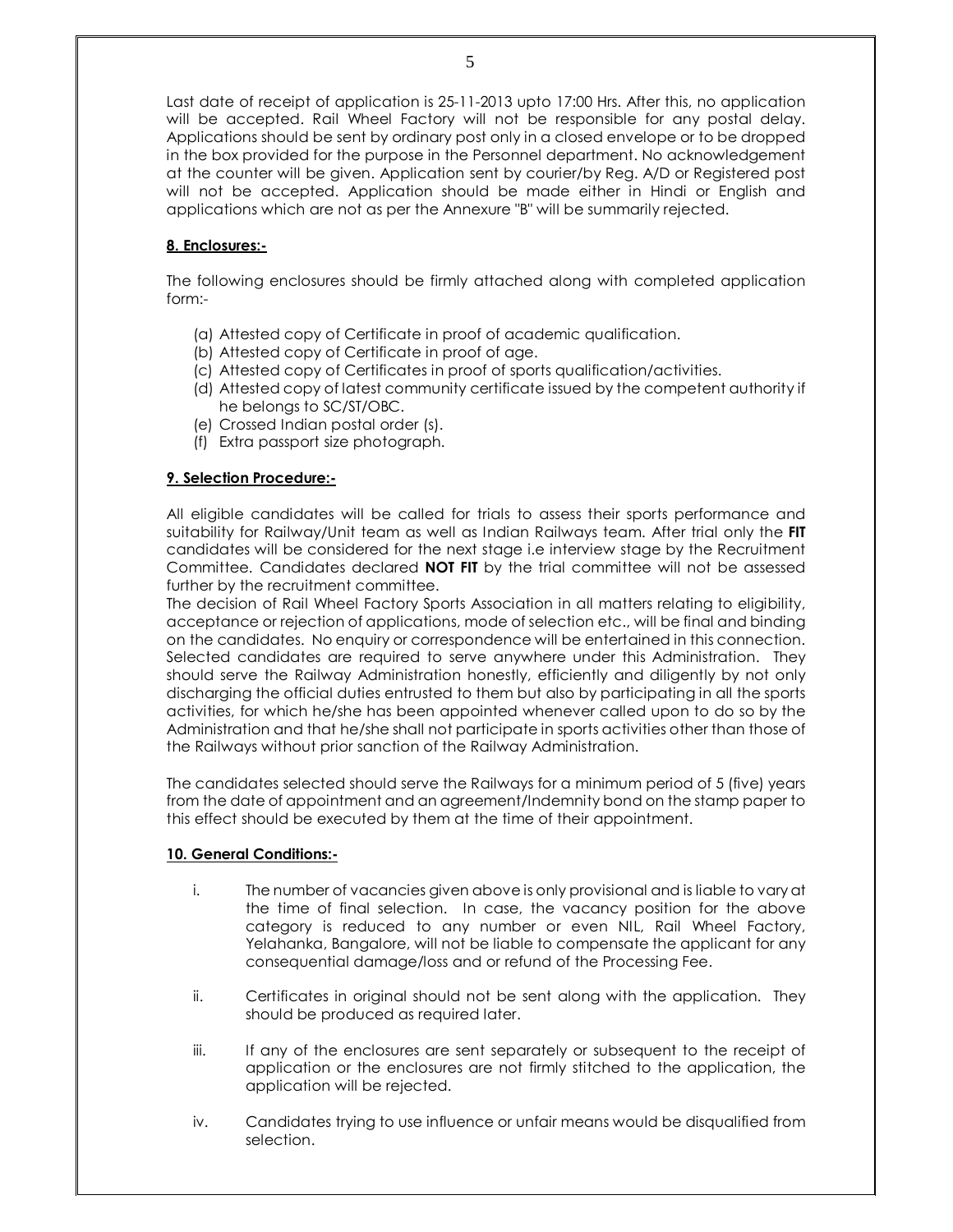- v. If there is any change in the address, the candidate should in his/her own interest arrange with the Post Office concerned for redirection of the communication from old to new address.
- vi. Candidate should be in readiness to appear for the trials at short notice after the last date for receipt of application is over.
- vii. Candidates already employed in Central/State/PSUs including Railways should submit their applications through proper channel duly submitting service certificate and no objection certificate from the employer.
- viii. The specific position played in the particular game/event, if applicable, should be mentioned without fail.
- ix. If the information furnished by him/her for recruitment are found incorrect/fake at any stage, the services of such sportsperson recruited will be terminated observing requisite procedure for such termination.
- x. The decision of the Railway Administration in all matters relating to eligibility, acceptance or rejection of the application, penalty for false information and mode of selection shall be final and binding on the candidates.

#### **11. Invalid applications:-**

Applications with the following lacunae and irregularities will be summarily rejected:-

- (a) Applications, which are incomplete, unsigned and which are not in prescribed format.
- (b) Applications, which are not in English/Hindi Language.
- (c) Applications without attested copies of certificates in proof of age, educational qualification, sports qualification, community etc.
- (d) Enclosed attested copies of certificates, which are not in English/Hindi language (or enclosures not translated to English/Hindi if the certificates are in other than English/Hindi language).
- (e) Applications without examination fee (Indian Postal Orders).
- (f) Applications without attested photographs affixed and without extra photograph.
- (g) Applications received after closing date.
- (h) Applications of candidates who do not fulfil all the eligibility norms for the post i.e. the requisite age, educational qualifications, from the recognized universities/institutions and also the sports achievements.

#### **CHIEF PERSONNEL OFFICER RAIL WHEEL FACTORY, YELAHANKA, BANGALORE-560 064.**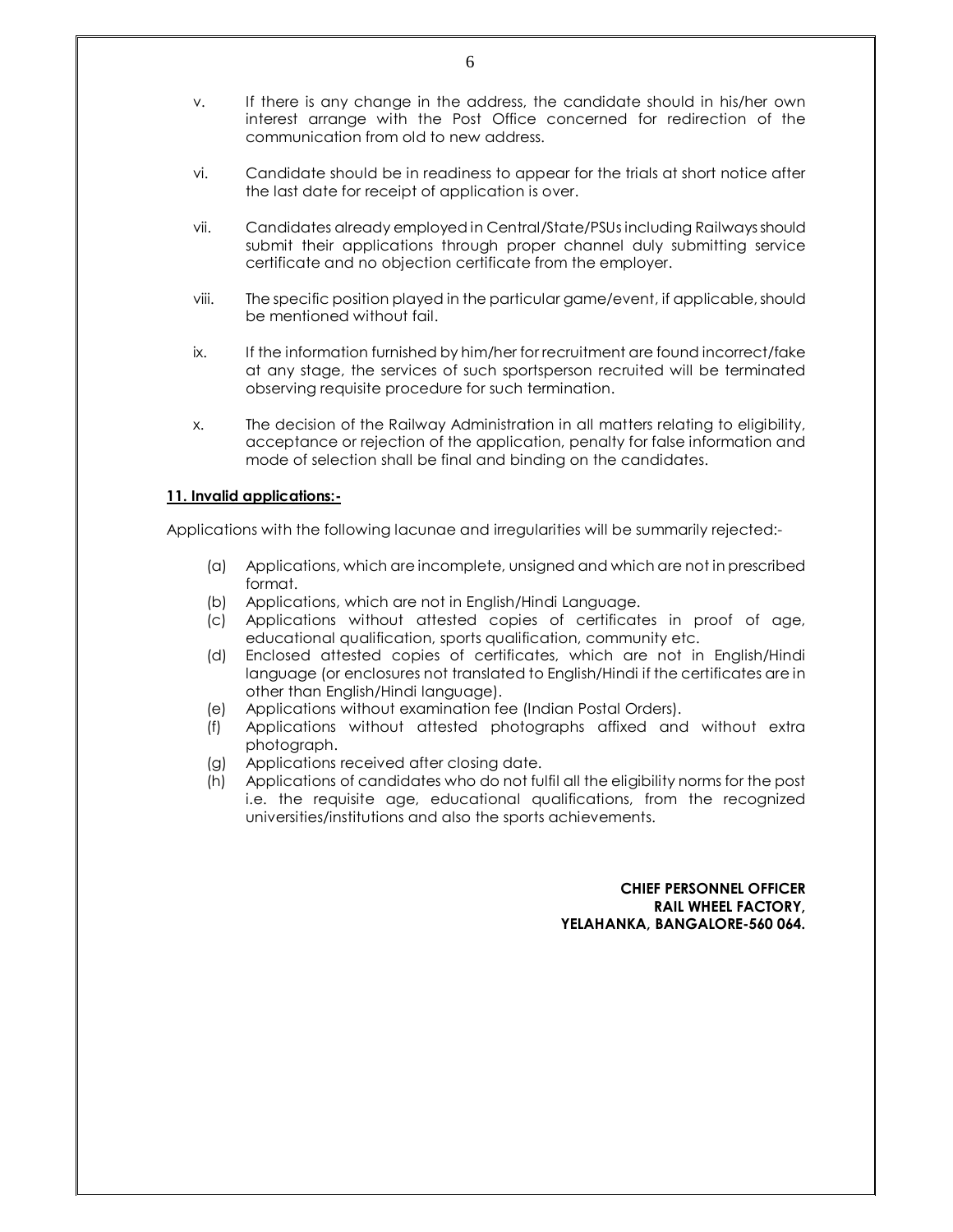# **Annexure "B" APPLICATION FOR RECRUITMENT AGAINST SPORTS QUOTA**

#### **APPLICATION FORMAT**

The Chief Personnel Officer, Rail Wheel Factory, Yelahanka, **BANGALORE - 560 064.** 

Affix your recent Passport size Photograph (self attested)

# **EMPLOYMENT NOTICE No.1/2013.**

| 1.  | Name of the candidate<br>(In Block Letters)                                                                                                                                    |                                 |
|-----|--------------------------------------------------------------------------------------------------------------------------------------------------------------------------------|---------------------------------|
| 2.  | Father's Name                                                                                                                                                                  |                                 |
| 3.  | Address for communication<br>& contact number                                                                                                                                  |                                 |
|     |                                                                                                                                                                                |                                 |
|     |                                                                                                                                                                                |                                 |
|     |                                                                                                                                                                                |                                 |
| 4.  | (a) Date of Birth                                                                                                                                                              |                                 |
|     | (b) Age as on 01.01.2014.                                                                                                                                                      | :Years Months Days.             |
|     | (c) Sex (Male or Female)                                                                                                                                                       |                                 |
| 5.  | Nationality                                                                                                                                                                    |                                 |
| 6.  | Religion                                                                                                                                                                       |                                 |
| 7.  | <b>Nearest Railway Station</b>                                                                                                                                                 |                                 |
| 8.  | State whether you belong to<br>SC/ST/OBC (Proof to be attached)                                                                                                                |                                 |
| 9.  | Name of the Event/Game played                                                                                                                                                  | : (a) Event/Game                |
|     | & Position/speciality                                                                                                                                                          | (b) Position                    |
|     |                                                                                                                                                                                |                                 |
| 10. | Category for which applied<br>(tick any one)                                                                                                                                   | : GP Rs.1900/-<br>GP Rs. 1800/- |
| 11. | (copies of the certificates duly<br>attested by Gazetted officer in<br>support of ranks/position secured<br>to be enclosed for the championship<br>concluded after 01-04-2011) |                                 |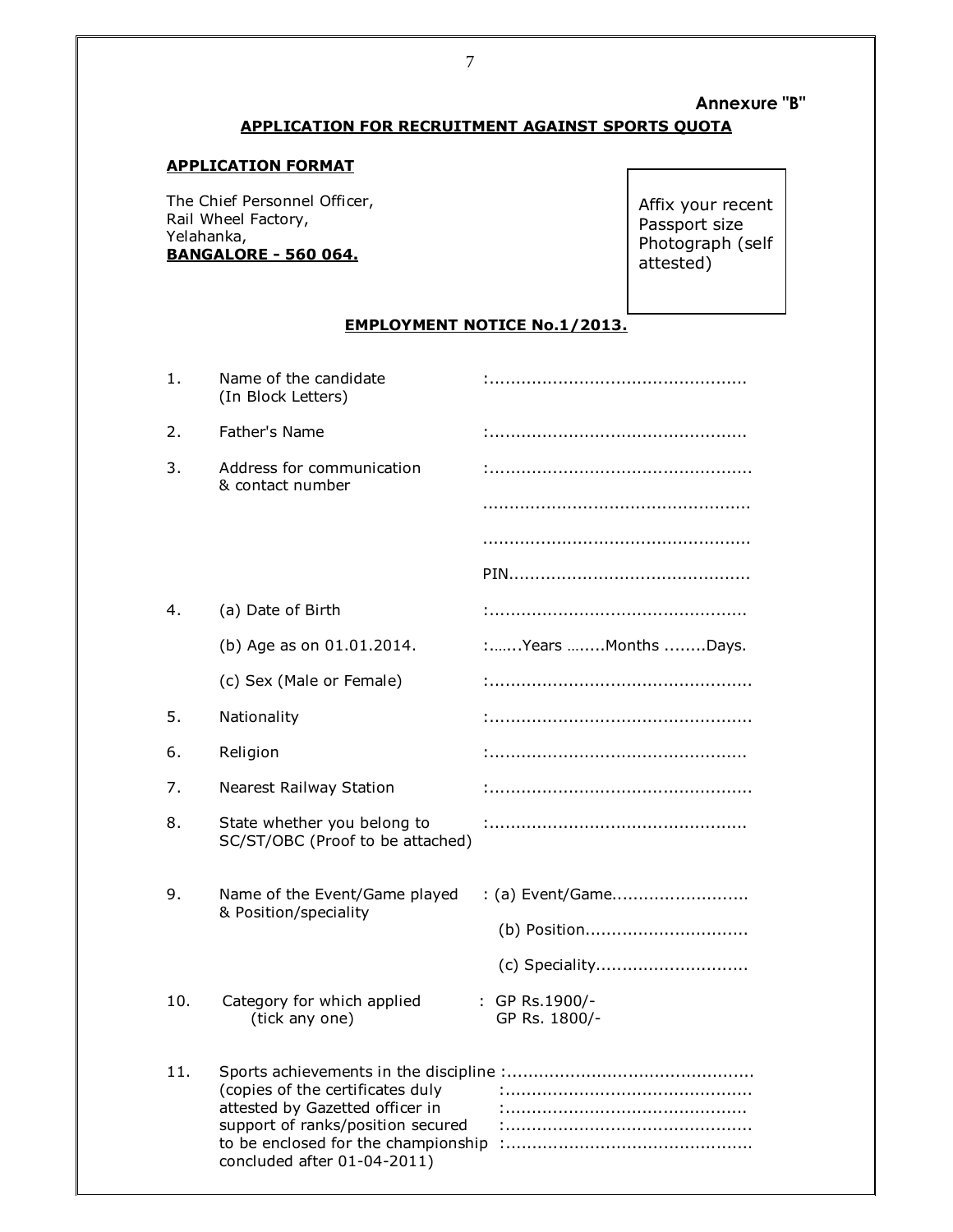12. Educational Qualification :........................................... (copies of certificates to be enclosed duly attested by Gazetted officer)

| SI.<br>No. | Examination passed | Name of the<br>Institution/Board | Year/Month<br>of passing | Class<br>obtained |
|------------|--------------------|----------------------------------|--------------------------|-------------------|
|            |                    |                                  |                          |                   |
|            |                    |                                  |                          |                   |
|            |                    |                                  |                          |                   |
|            |                    |                                  |                          |                   |
|            |                    |                                  |                          |                   |
|            |                    |                                  |                          |                   |

13. If already employed, give particulars

(a) Name of the organization in the influence in the set of the organization

(b) Post held  $\vdots$ 

 $(c)$  Employed  $\qquad \qquad \text{From} \qquad \qquad \text{to} \qquad \text{.}$ 

(Application should be forwarded through proper channel)

14. Details of "Indian Postal Order"

| IPO No./Date | Issuing Post Office | Value (Rs. ) |
|--------------|---------------------|--------------|
|              |                     |              |
|              |                     |              |

#### **DECLARATION**

I hereby declare that all details furnished in this application are true and correct to the best of my knowledge and belief. I understand that in the event of particulars or information given herein being found false or incorrect, my candidature for the recruitment against sports quota is liable to be rejected or cancelled. In the event of my mis-statement/discrepancies in the particulars being detected after appointment, my services shall be terminated without any notice to me.

Place:...............

Date:............... Signature of the candidate

Name:..............................